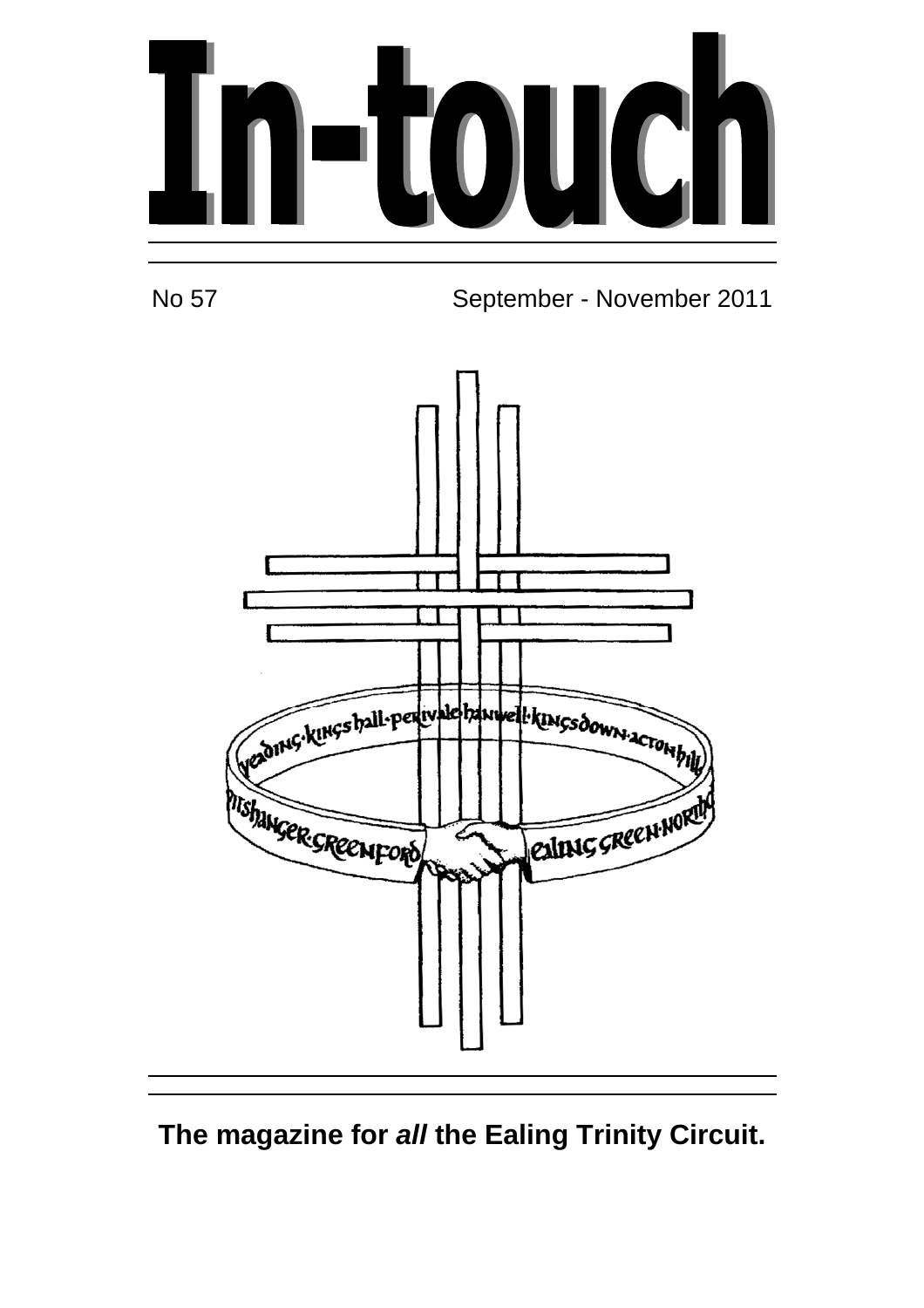# IN THIS ISSUE

|           |                                                                                        | Page |
|-----------|----------------------------------------------------------------------------------------|------|
| $\bullet$ | <b>From the Superintendent</b>                                                         | 3    |
|           | The Circuit Office has moved                                                           | 5    |
|           | Rev Micky Youngson appointed District Chair                                            | 5    |
|           | New e-mail addresses for Rev Micky Youngson and the Circuit<br><b>Office</b>           | 6    |
|           | New Circuit Steward and Lay Reps to Synod                                              | 6    |
|           | <b>Minister for Acton Hill</b>                                                         | 6    |
|           | From the Circuit Meeting                                                               | 6    |
|           | <b>Circuit Website</b>                                                                 | 8    |
|           | Mission - Donald Burling, Acton Hill                                                   | 8    |
|           | Waiting – Ray Garnett, Hanwell                                                         | 10   |
|           | • Watch Out, there's a Mystery Worshipper About<br>Gerald Barton, Editor               | 11   |
|           | • News from Street Ministry – Rachel Kamara, Pitshanger                                | 13   |
|           | The Reluctant Evangelist - Donald Burling, Acton Hill                                  | 14   |
|           | • Stephen Hawking and whether God created the Universe<br><b>Gerald Barton, Editor</b> | 15   |
| $\bullet$ | Olympics 2012 and Your Church                                                          | 17   |
|           | Mental Health & Faith – series of talks at Ealing Green                                | 18   |
|           | • Ealing Churches' Winter Night Shelter - Job Ad                                       | 19   |

**Celebrating 400 years of the King James version of the Bible in English** 

Front Cover designed by Marion Narain

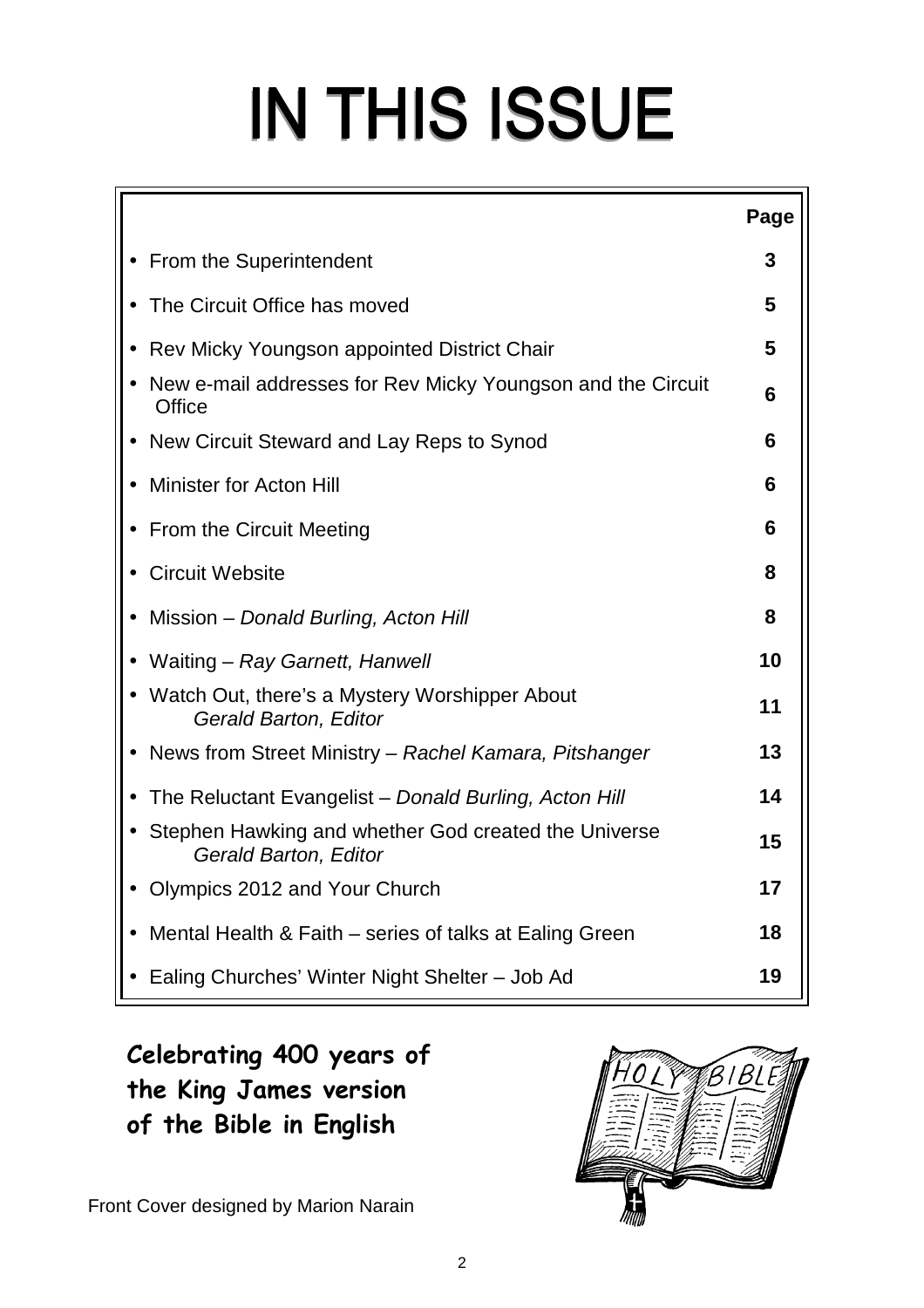# **From the Superintendent**

When we choose to follow Jesus we are placing our trust, our 'security' in the things of God, not the things of human understanding. This decision for discipleship can take us into all sorts of unexpected places and situations. In the Old Testament security was bound up with ideas of family, nation, land and the covenant relationship between Israel and God. The New Testament and particularly the story of Jesus offer us a different kind of security – that of living in the realm or kingdom of God.

In God's realm as Jesus described it in parables and as he demonstrated it in his life, security is found in the small – a portion of yeast, a mustard seed. In God's realm meaning is found in the everyday act of sowing seeds or cleaning a room. God's realm is seen when the most vulnerable people are offered a place of honour at the table.

Where can we see signs of God's realm growing and flourishing in the Ealing Trinity Circuit? I'm sure you can think of many simple acts of kindness shown on a Sunday or during the week by church members for each other – and more significantly – to the community we live in. Perhaps you can see signs of God's realm in our work with Street Pastors and in the myriad of voluntary activities of church members – in charity shops, acting as Samaritans, caring for elderly and vulnerable neighbours. We are called to live as children of God and ambassadors of God's realm, making the ideas of Jesus Christ live in our world today.

The Circuit Policy Committee and Invitations Committee are making real the ideas and plans that have been talked about in the Circuit for some months now. As we look to the kind of ministry – lay and ordained – that will make God's realm visible in Ealing, we are asking the Methodist Church to provide us with new ministers to help make this happen. The Circuit Meeting will be asked to confirm that Jennifer Smith will be the Superintendent Minister from 1<sup>st</sup> September 2012 and that she would be joined by two presbyters, one probationary presbyter and, subject to approval, a Deacon. Jennifer has remarkable skills and gifts and I'm delighted that she feels able to take on this exciting challenge and will build on her work of training and development across the Circuit as well as continuing as minister at Ealing Green and Acton Hill.

The Deacon would be based in Southall and work alongside our congregations there in making links in the community and building confidence in the church. He or she would work with a presbyter, who would have oversight of Northolt, Greenford and King's Hall. The other part of the Deacon's work would be to offer pastoral support in other churches in the Circuit – most likely the Superintendent's section. The probationary presbyter would care for Pitshanger and Perivale, and it is hoped would have skills in pioneer ministry and evangelism that would help them to 'replant' the church at Perivale. We also hope that this person will have a responsibility for the development and support of children and young people's work across the Circuit. The other presbyter would have oversight of Kingsdown and Hanwell.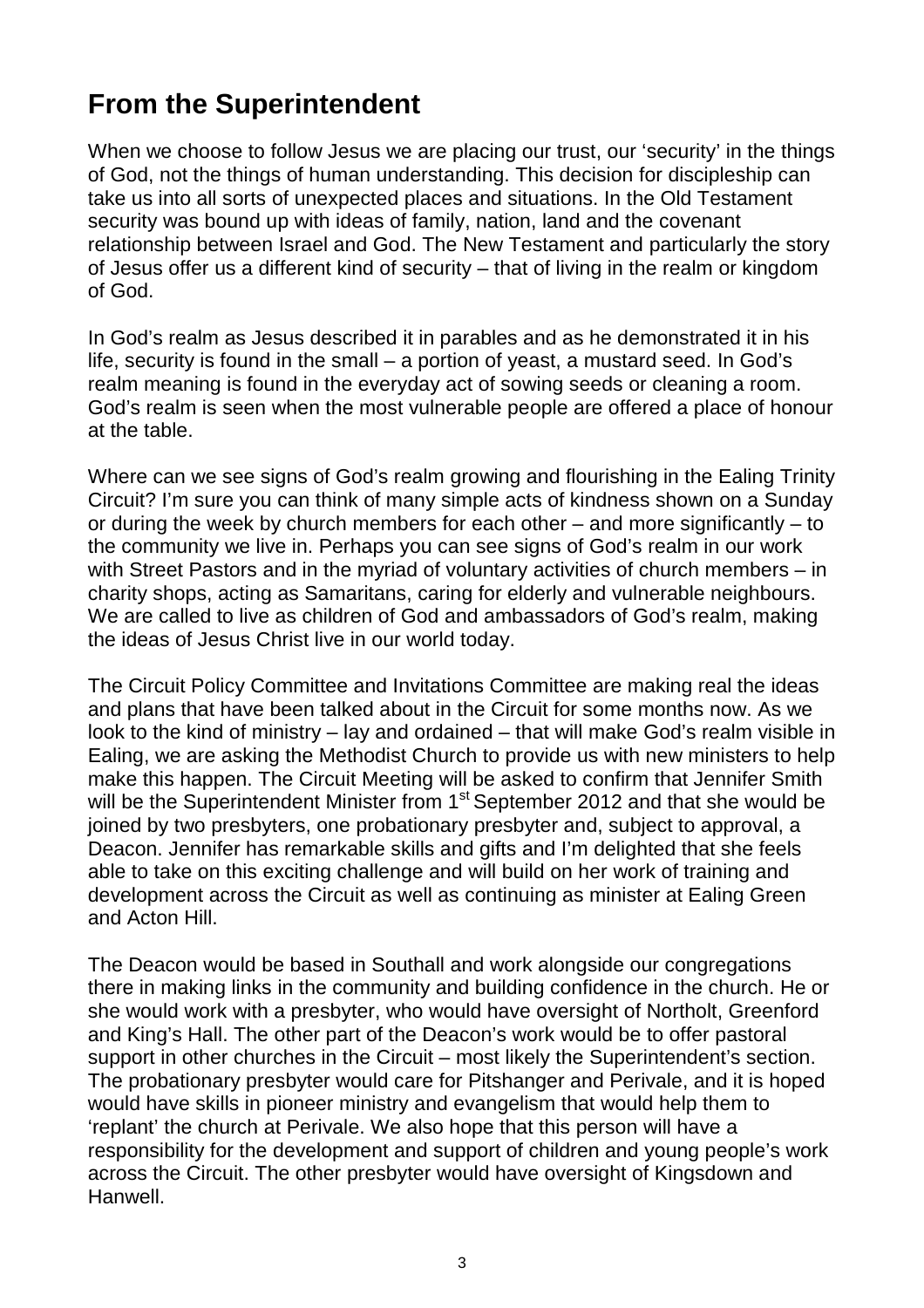It is hoped that when we know who has been stationed to these posts and their gifts, we will find resources to take on paid or voluntary lay-workers who can bring other gifts into the mix.

The Circuit will continue to develop as a 'training' circuit, able to offer placements to students, support a probationary minister, develop lay-leadership and strive for excellence in worship and in hospitality. This is a really exciting time in the life of our Circuit. I hope that you will get involved in all sorts of ways in the months and years ahead. Our security as Christians is never in staying the same, but is in being responsive to God's call upon our lives.

I know that it will have come as a surprise to many that I am going to move into a new post in just over a year's time. It was something of a surprise to me! A number of people had asked me if I would submit my name for Chair of the London District and, to begin with, I didn't take them very seriously. After a time of more and more prompts – some from people I was surprised by I felt I should pay the idea some attention. A friend and very respected Methodist offered to nominate me if I was willing to have my name put forward. I prayed about this and talked it through with Sandy (my husband) and other trusted friends and, finally, agreed that I would enter the process.

Just before Methodist Conference in July I learnt that I had been shortlisted and that the interview day would be the Wednesday following Conference. The interview day was long and involved presentations, exercises, three panel interviews and a full interview – so they really were making sure that those of us on the list showed our true selves!

Later that day I sat on a bench in Westminster, watching a Korean couple have their wedding photos taken. I could see the Abbey and the Houses of Parliament and thought of all that living in London means to me – spiritually, emotionally, politically and as a family. I felt a real sense of peace that whatever the decision, this was the one city in the world I should be, whatever kind of ministry God is calling me to.

I received the phone call to tell me the decision and walked back to Central Hall in something of a daze. My uppermost thought then was 'Oh gosh, how shall I tell the people back in the Circuit?' You have all been very gracious and I will enjoy this next year with you and, whilst dreading leaving as Superintendent, will hold you in my heart as I take the next step of the journey to which God has called me.

Where is our security? It is not in the things that the world holds dear, it is in Christ, God dwelling among us, loving us, saving us and working in the world through us.

Every blessing,

Nihach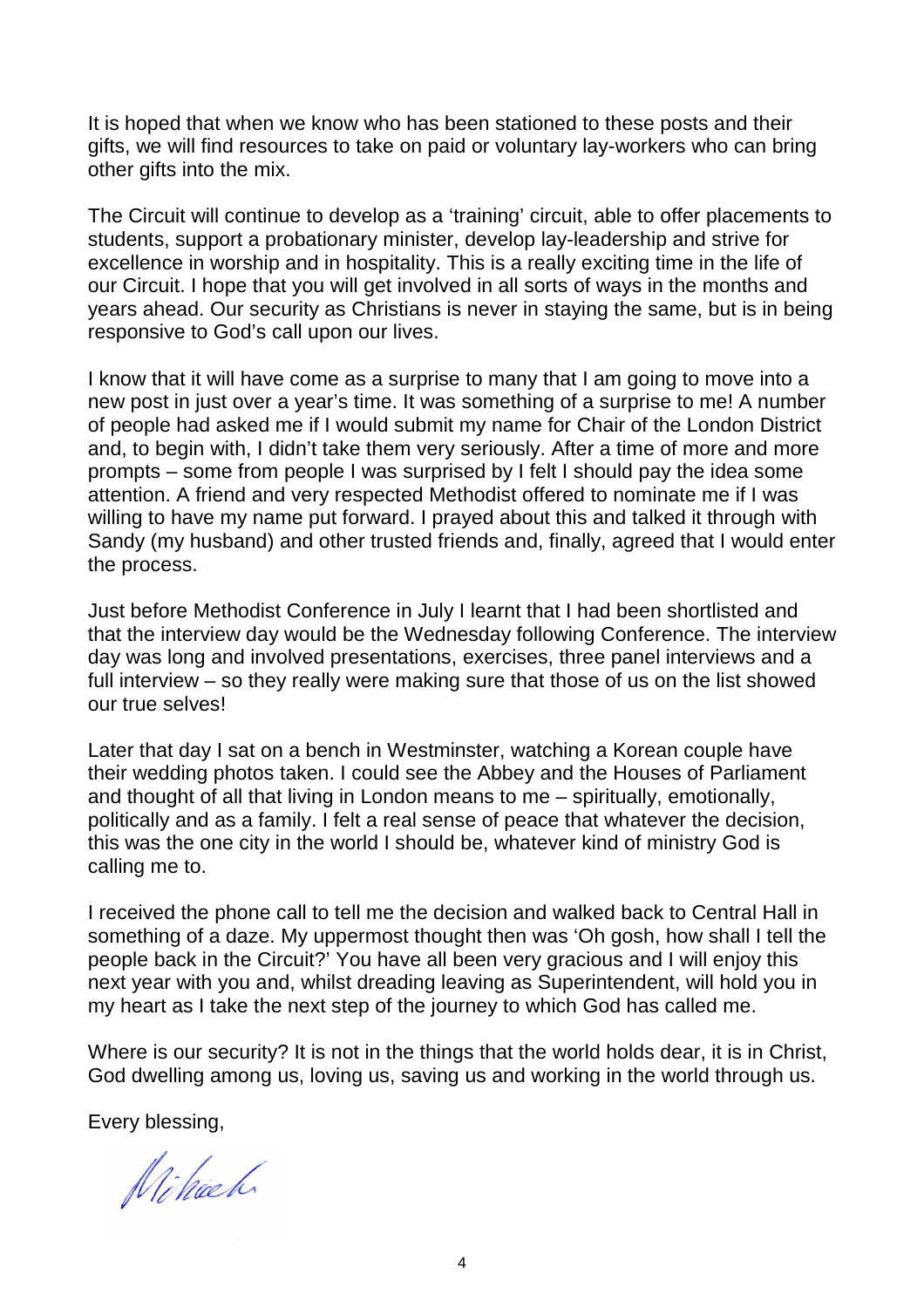# **The Circuit Office has moved….**

With the closure of Moullin House, the Circuit Office has relocated to Kingsdown Methodist Church. The new contact details for the office are as follows:-

> Circuit Office, Kingsdown Methodist Church, Kingsdown Ave., West Ealing, London W13 9PR

tel/fax: 020 8579 1339 e-mail: office@ealingtrinity.org.uk

If you are visiting the office, there is an intercom system located at the entrance to the front vestibule of the church.

Office hours remain Tuesdays & Thursdays 09.00 – 14.00

# **Rev Micky Youngson appointed District Chair**

As many readers of In-touch will already be aware, our Superintendent Minister, Rev Micky Youngson has been appointed Chair of the London District from September 2012. Here the full text of the announcement that was made on Sunday, July 17<sup>th</sup>.

As part of the normal processes involved in appointing a new Chair of District, the District Nominations Committee, meeting with connexional representatives on Wednesday 13 July has recommended to the District Council that Revd Michaela Youngson be designated as a new Chair of the London District with effect from September 2012.

The District Council has now received and unanimously endorsed that recommendation. It will now be brought to the September Synod for District approval. Final ratification will subsequently be sought from the Methodist Conference in July 2012.

Once the nomination has been approved by the Synod, the District will work with the Circuit to secure new ministry for September 2012.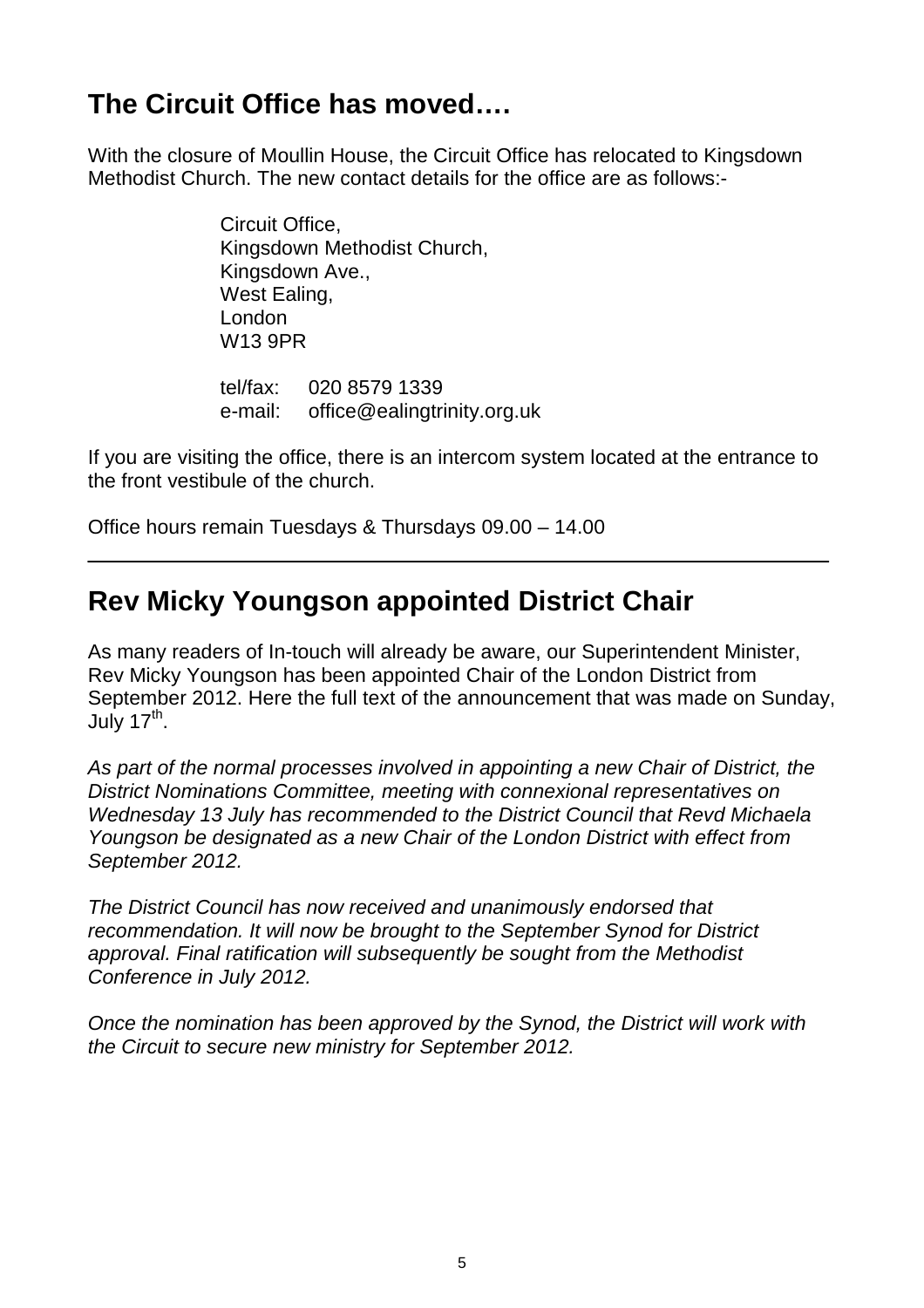## **New e-mail Address for Rev Micky Youngson and the Circuit Office**

Rev Micky Youngson has a new e-mail address – super@ealingtrinity.org.uk. Please use this new address for all e-mails.

The new e-mail for the Circuit Office is office@ealingtrinity.org.uk.

## **New Circuit Steward and Lay Reps to Synod**

Mike Roskell stood down as a Circuit Steward at the end of the 2010/11 Connexional year. His place is being taken by Lynda Blackburn from Kingsdown. Lynda is well known to many of us in the Circuit and is also currently a Local Preacher on Trial. We wish Lynda well in her new role.

There have also been changes to the elected Lay Representatives to the London District Synod. Christine Green, Colleen Hicks and Elizabeth Sherman are standing down as Lay Representatives having served in that role for some years. Win Thompson is continuing as a representative and is joined by Peter Chadburn from Ealing Green and Barbara Williams from Hanwell.

# **Minister for Acton Hill**

As from 1<sup>st</sup> September, Rev Dr Jennifer Smith will take pastoral oversight of Acton Hill. Jen is currently minister of Ealing Green, and this means that she will cover both our Local Ecumenical Partnerships.

# **From the Circuit Meeting**

The most recent Circuit Meeting was held on  $6<sup>th</sup>$  June at Ealing Green.

As readers of 'In-touch' will know, Moullin House was due to close at the end of August. The meeting was informed of progress towards closure including the process of informing residents and staff and sending the latter formal notices of redundancy. Cluttons, a major commercial estate agency has been developing plans for the site on the Circuit's behalf and were arranging a meeting with the Ealing Council Planning Dept to present ideas for the redevelopment of the site.

Associated with Moullin, the Circuit owns a large house converted to flats, Havelock House. Historically, this has been managed by the warden of Moullin. With the closure of Moullin the estate agent John Martin has been appointed to manage Havelock House on the Circuit's behalf. One of the flats, which is currently vacant, requires significant refurbishment costing about £25,000 before it can be let. The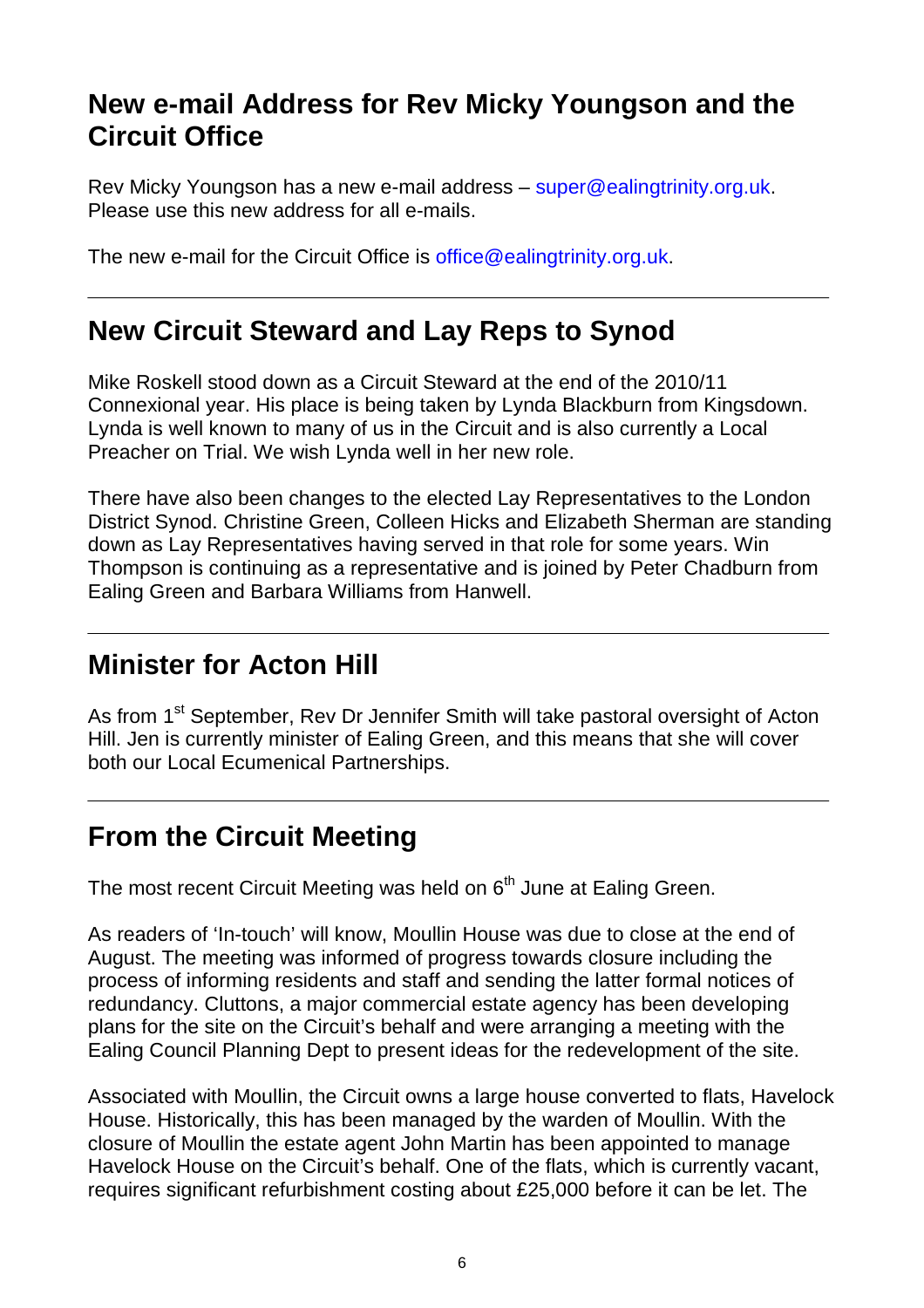meeting agreed that this would be financed by a loan from the Circuit Advance Fund. Once let, the cost of refurbishment should be recovered within about 2 years from rents.

The meeting heard that finance is an on-going concern. There have been particular financial pressures on the Circuit connected with the closure of Moullin House and the need for investment in Havelock House. The final bill for closing Moullin is likely to be about £30,000 to cover redundancy and the cost of securing the building. This excludes the cost of working with Cluttons to develop plans for the redevelopment of the site. In addition to the £25,000 mentioned above for refurbishment work at Havelock House, two of the Circuit's manses will require repairs before new ministers can take up residence in August 2012. In short, the Circuit is running into cash-flow problems.

There is however, about £250,000 in the Circuit Advance fund, although £200,000 of this has been 'ring-fenced' for King's Hall. Rather than borrowing funds or asking churches to increase their assessments, the meeting agreed to remove this 'ringfencing' so that these funds can be used to meet current liabilities. However, once Moullin has been sold, the 'ring-fencing' can be restored. The likely gain from selling Moullin is not yet clear and depends on the attitude of Ealing Council to redeveloping the site.

As noted elsewhere in the edition of In-touch, the meeting elected new Lay Representatives to the London District Synod – Peter Chadburn, and Gill Standfield Also, Win Thompson was re-elected.

Two of our ministers, Kip Bennett and Roger Dunlop are due to move on in August 2012. The meeting agreed on the composition of an Invitations Committee to oversee their replacement. The committee will comprise Rev Micky Youngson, Rev Jen Smith, the Circuit Stewards, Gill Standfield, Mike Chapman, Kamini James and Elizabeth Sherman.

Deacon Sue Culver gave a short talk to the meeting to describe the work of the Methodist Diaconal Order, which she described as the nearest thing to a monastic order in British Methodism. Deacons receive theological training and specialise in community work, including children's and youth work. Explaining the difference between deacons and ministers (presbyters), she described the role of ministers as 'shepherding the flock', whilst deacons aim to take the church out to the people and community at large. One of her visions is to take three vehicles to a pop festival – one with showers, one to provide tea, and the third to provide Christian teaching. Currently the order has about 50 students training to be deacons.

You can find out more about the Methodist Diaconal Order from its website at http://www.methodistdiaconalorder.org.uk/.

The next Circuit Meeting will be held at Pitshanger on Thursday 8<sup>th</sup> September at 8.00pm.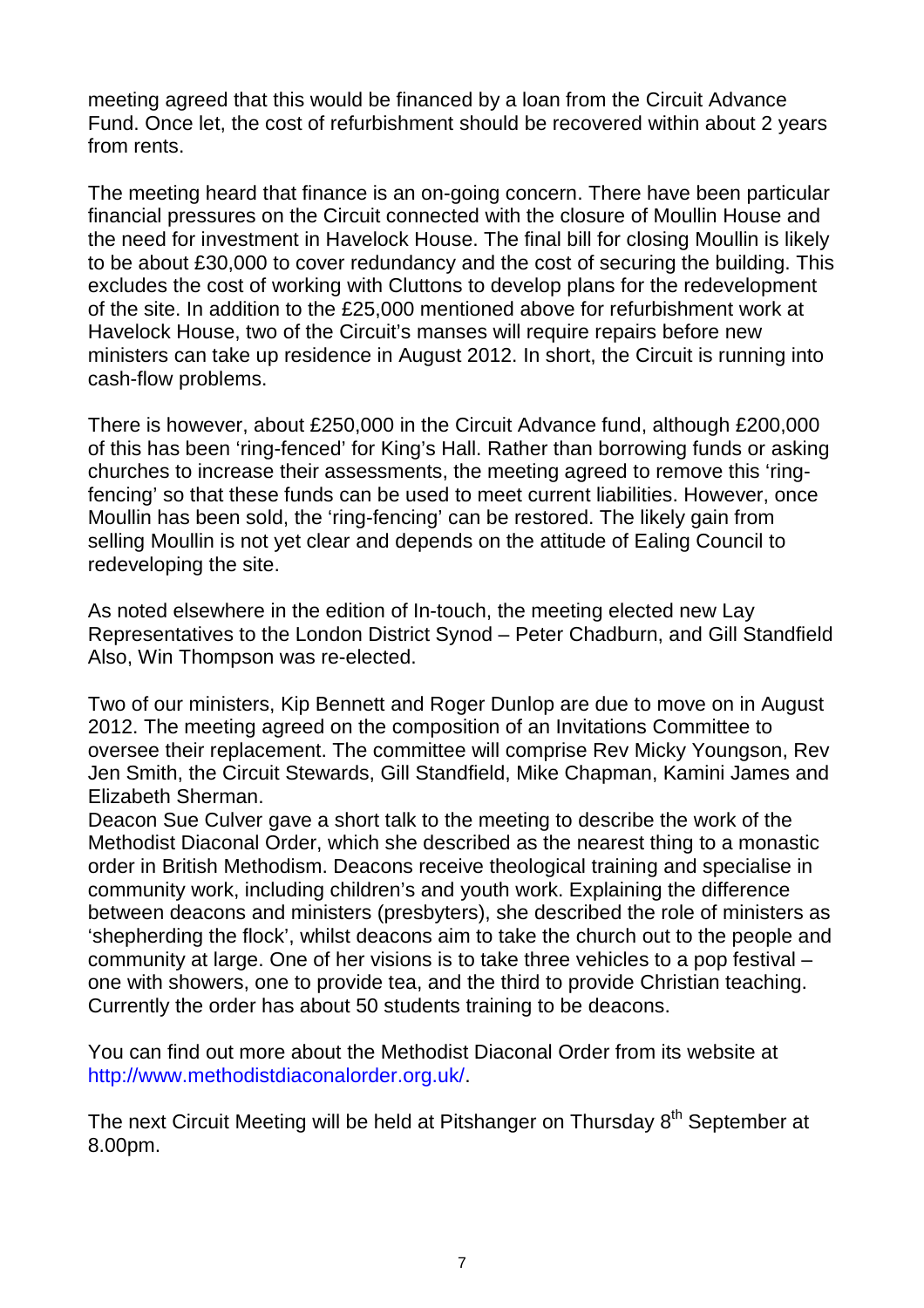# **Circuit Website**

Our circuit now has its own website –

## www.ealingtrinity.org.uk.

The website is live now, but is a 'work in progress' and will be developed further as time goes by. Its aim is to provide basic information about each church in the Circuit so that, for example people moving to Ealing can find out where we are, when our services are and so forth, and to be a source of information for our members. So, apart from providing details of each of our churches, the site allows you to download the current plan, see notices sent out by the Circuit Office, find Circuit and other events in the Calendar and also download copies of In-touch.

# **Mission**

Donald Burling, Acton Hill

"How can they believe in the one of whom they have not heard? And how can they hear without someone preaching to them? And how can they preach unless they are sent?" (Romans 10. 14-15 NIV).

What is your image of a missionary? An eccentric figure in a topee, urging native people to abandon their culture and take on "civilised" ways? That is of course a caricature, though it is probably true that some in the past have failed to distinguish between what is essential to Christianity and what is merely part of our culture. At the same time it is natural for genuine Christian converts to want to imitate the person who led them to Christ.

Missionaries are indeed eccentric in the sense that they differ from the norm. Most of us value our Christianity up to a point, but we do not let it interfere too much with the way we manage our affairs. A man like C.T.Studd, who gave up a cricketing career and gave away his family fortune so as to be dependent on God, was certainly out of the ordinary.

What characterises true missionaries is a sense of calling, of being sent. (The literal meaning of "missionary" is one who is sent - as is true of the word "apostle".) It is possible to get it wrong - John Wesley's early mission to the American Indians was a notable failure, yet he later found his true calling as an outstanding evangelist in Britain and abroad. Thomas Barnardo trained as a missionary to China, but found his mission was to the street children of London.

What about the rest of us? You do not have to be eccentric to have a concern for the unsaved. We may hesitate to use such words today, but the Bible is quite clear - after death there is judgement, and those whose sins are unforgiven will have to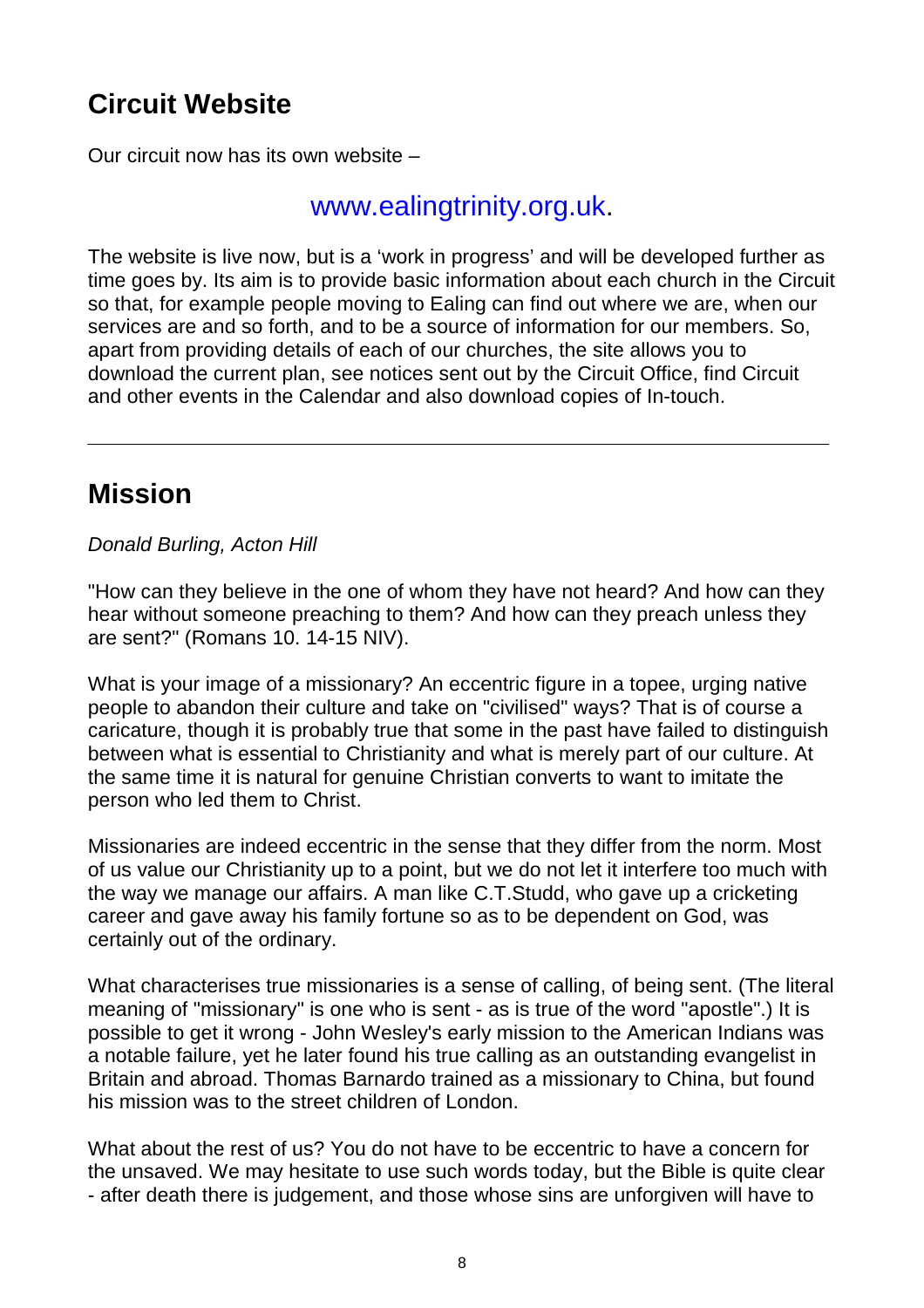face the consequences. It is a disturbing thought that most people around us are unaware of that. What can and should we do about it?

Operation Mobilisation (OM) and Youth with a Mission (YWAM) are two organisations that facilitate ordinary young Christians to spend some time in an overseas mission field. They give scope to their natural taste for adventure, at the same time making them aware of the frustrations and drudgery such work often entails.

However, overseas mission is not for everyone - and there is plenty of work to be done nearer home. We can begin by asking the Lord of the harvest to send out workers into His harvest field (Matthew 9. 38). Those who pray in this way are likely to find they are "sent" - if only to their own street. A lady curate used to cycle past a church that was without a vicar, and prayed that God would send a good person to take charge there. Later she was appointed to that church. As the bishop said at her induction, "Be careful what you pray for".

Are there not ways in which whole churches can be mobilised for mission in the locality? Some evangelistic activities, such as leaflet distribution, do not require any particular gift. Youth clubs, mother and toddler groups etc. can bring people into a place where they can be exposed to the Gospel. Some churches run coffee stalls, others have even organised public barbecues. Many schools are open to help with running assemblies, while singing groups may be able to get into places where preaching would be out of the question. Much depends on inspirational leadership. Telling Christians they ought to evangelise has limited effect; but if the leader can show he or she really believes it is worthwhile, many will respond.

Donald mentions Operation Mobilisation and Youth with a Mission – you can find out more by going to www.om.org and ywam.org - Editor

# **Acton Hill Church**

Corner of High St & Woodlands Ave, Acton, London W3 9BU

# **Christmas Fayre**

## **Saturday 26th November 11.00am – 2.00pm**

Gifts, toys, books, tombola, homemade cakes, international food and specialist goods

Children's activities - Face Painting, Game Zone, Santa's Grotto

Raffle prizes - Gift Vouchers from Boden, meals for two, Christmas gift hampers, family days out and many more!

Entrance: Adults 50p Children Free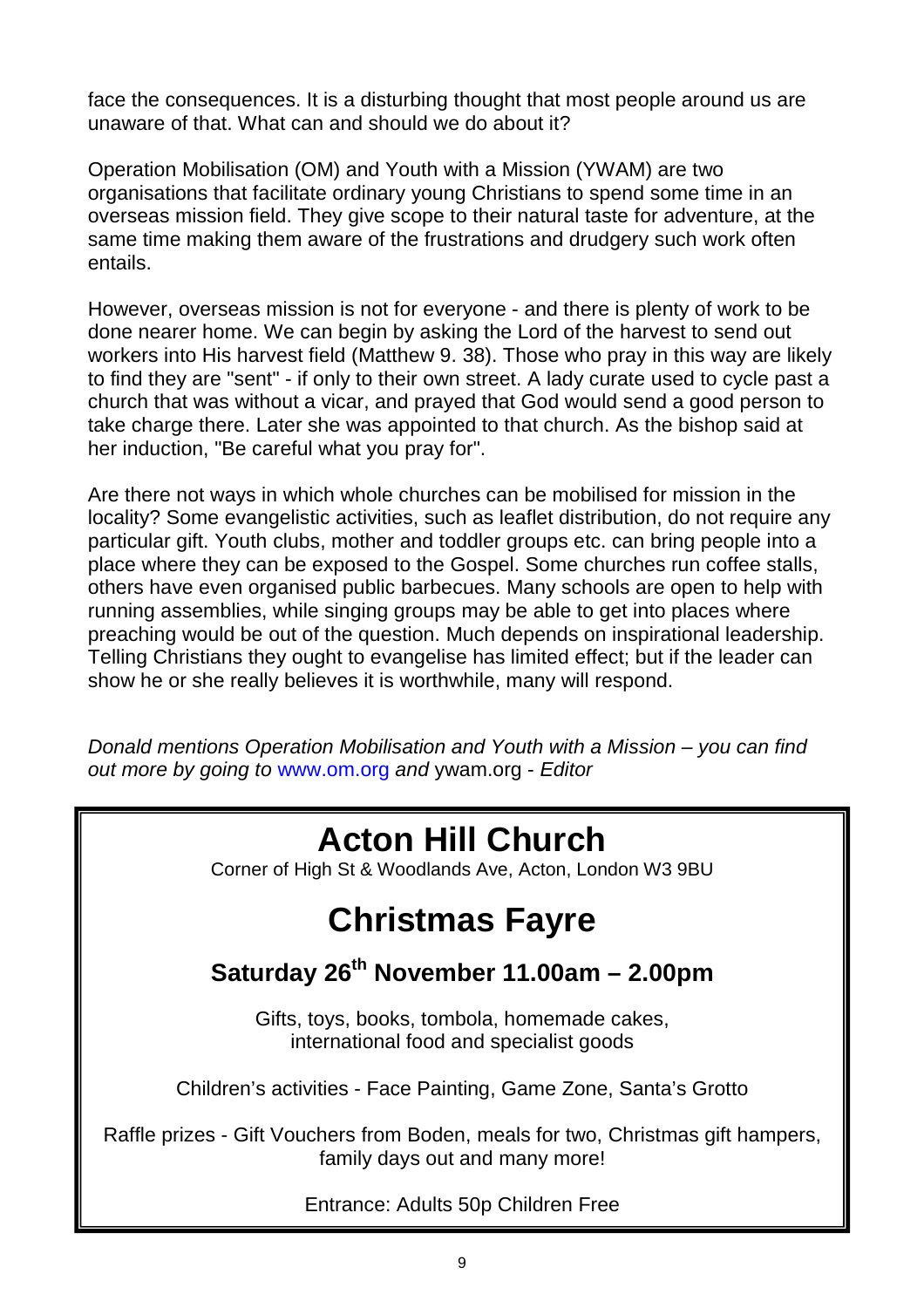## **Waiting A poem to the glory of God based on Acts 1:1-11**

#### Ray Garnett, Hanwell

Last quarter's plan had us reflecting about Pentecost. I was asked to provide a meditation on the theme of "Waiting", but with preparation time short, I took to writing a poem from scratch. It's a shame to only use it once, especially when some people said that they liked it and thought it very befitting for Pentecost.

- ♦ Waiting, wondering, watchful, Looking to the sky, We couldn't go where **He** was going And we sometimes wondered, why?
- $\bullet$  It wasn't the time to go with Him We'd got a job to do. A life to live, a message to give Send your spirit, help us through
- $\bullet$  Expecting, anticipating, waiting, Not knowing when's the time. But knowing **He'll** be with us Through **His** bread and wine.
- The message of His love and purpose Is needing to be shared. A job to do, a task or two. A coming now declared
- $\blacklozenge$  Waiting, poised and ready, Not knowing where or when, But knowing and believing That **He will** come again.
- $\bullet$  The message that we have to share It's a taste of things to come. To deliver, from our giver Your will, will be done.
- ♦ Waiting, wondering, watching For when you'll come again, Looking, listening, longing, Waiting, for Your power to reign.

You can read other poems and reflections composed by church members from Hanwell at www.hanwellmethodist.info, click on the Worship button and choose the Reflections link.

# Watch Out, there's a Mystery Worshipper about....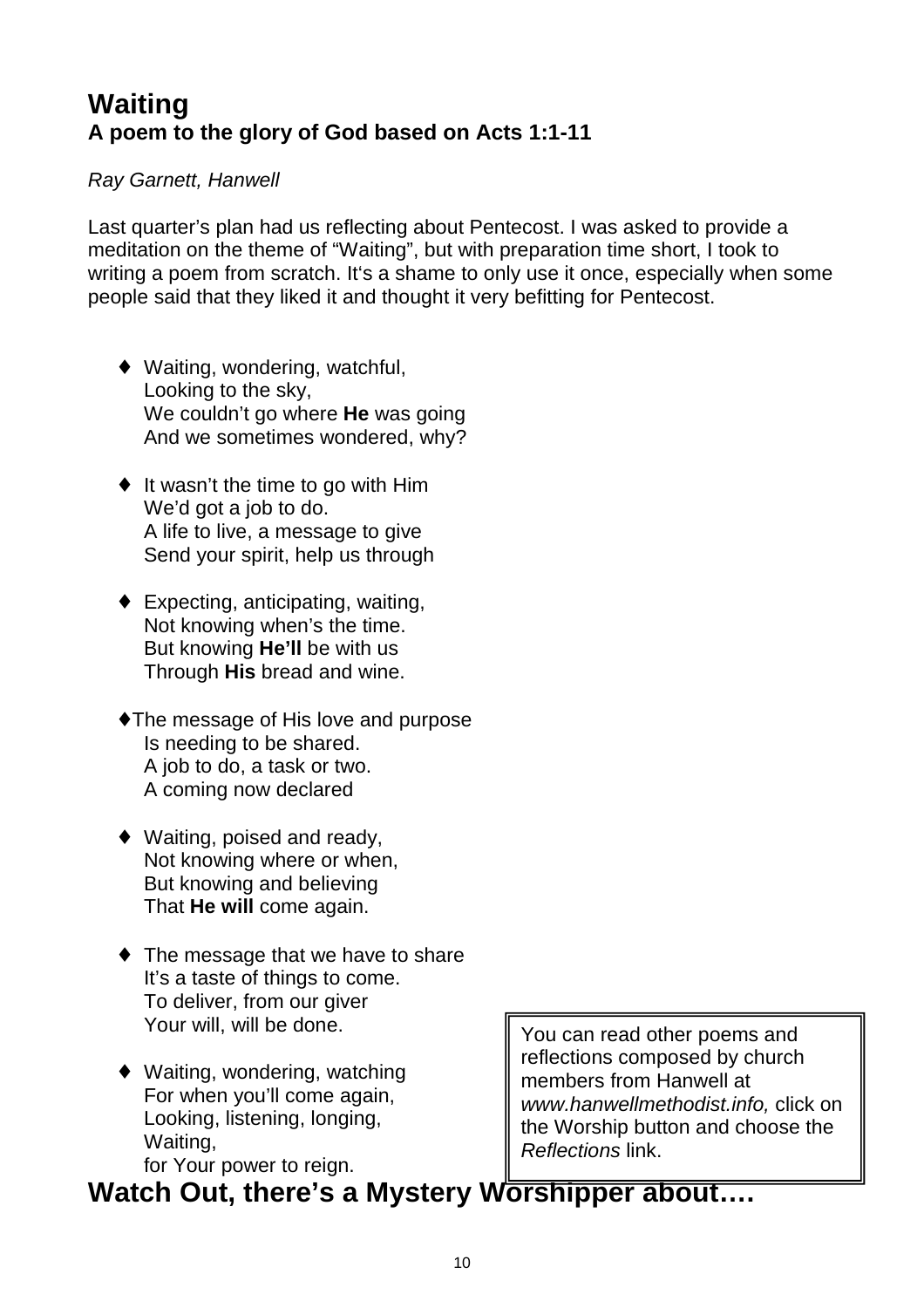#### Gerald Barton, Editor

A little while ago, I was looking up the Sunday afternoon concerts at St Anne's church on Kew green. Its website didn't seem to be working (it only gave access to a set of statistics which wasn't a lot of use), so I rooted around a number of others to get the information I was after. One of the ones I hit on was the 'Ship of Fools' website and the link took me straight to a report on St Anne's by a 'Mystery Worshipper'. This didn't tell me what I wanted to know, but did tell me rather a lot about the Mystery Worshipper's experience at the church, which was, happily for them, pretty good.

You have probably guessed that the Mystery Worshipper is rather like the Mystery Shopper – someone who turns up incognito to see what things are like and then compiles a review which appears on the Ship of Fools website. They don't announce their arrival, of course, but they do leave a calling card in the offertory plate.

Ship of Fools has several hundred Mystery Worshippers around the world in places ranging from London to Cairo, and Los Angeles to Wellington, New Zealand. Their aim is to review the services at the churches they visit to give people an idea of what goes on in a wide variety of churches – and also to hold up a mirror to churches to let them see how they looked on a particular Sunday to a visitor from outside. Mystery Worshippers must have an eye for detail, be objective, and have the nerve to do it.

The reports are structured around a series of questions starting with a bit of background about the church in question – denomination, the building, the local community and the preacher. Then follows the real meat – how big the congregation was and how full the building was, were they welcomed personally, how comfortable were the pews, what the pre-service atmosphere was like, what books were used, what musical instruments were played, was there anything distracting during the service, what was the style of worship (stiff-upper-lip, happy clappy etc).

Then we come to the sermon – how long it was, in a nutshell what it was about, how good the preacher was on a scale of 1 to 10. What comes after the service also gets evaluated, including how good the tea and coffee was. Some questions give an overall impression of the service – 'which part of the service was like being in heaven', and 'which part was like being in… er… the other place'.

Finally there's an overall evaluation – 'how would you feel about making this church your regular' on a scale of 0 to 10, 'did the service make you glad to be a Christian' and 'what will you remember in seven days' time'.

All this is pretty thorough and their reports make interesting reading. Some are, of course glowing. Others, shall we say, rather less so. I had a browse through some of the reports on Methodist churches. Overall, the results, I would say were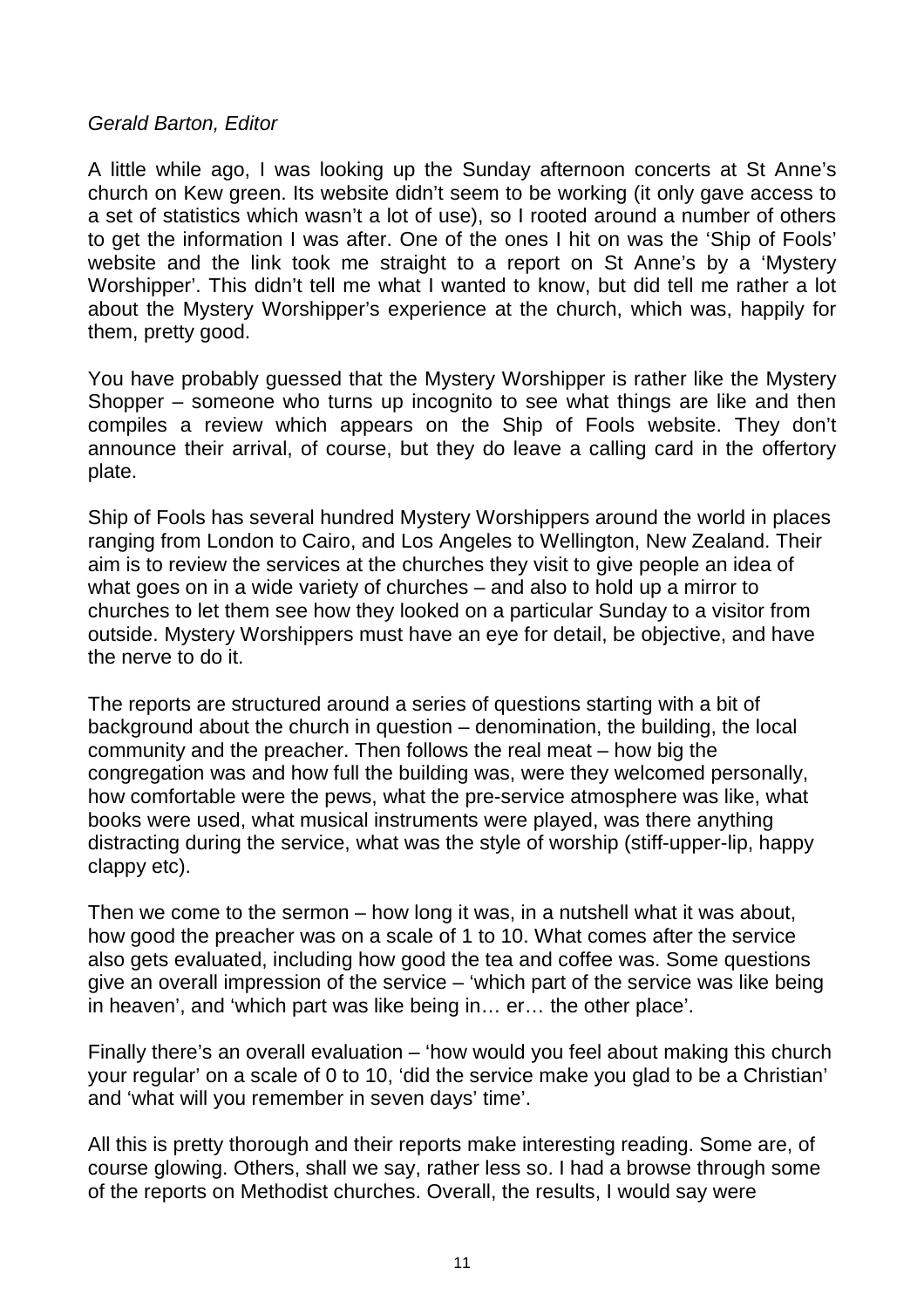'middling'. Some were criticised for their lack of welcome and poor singing (that surprises me – I'm not used to Methodists singing in a lacklustre fashion). On the other hand, others were praised for their warmth of welcome even if the service itself was a bit unexciting. Perhaps the most damning comment was about a church in Bristol – to 'did the service make you glad to be a Christian' the Mystery Worshipper commented 'No, just bored'. That said, he did have an interesting conversation about the Anglican-Methodist covenant after the service, which he described as the 'best part' of his experience. Monmouth Methodist did rather better, to the same question the Mystery Worshipper said 'Yes, it did, and as I walked out into Monmouth town centre I felt glad to be alive'. Good for them!

Sometimes, there's a funny side to things. After service coffee at St George's Hanover Square? No, champagne! Alas, the Mystery Worshipper couldn't accept because of a lunch appointment. Then there was the dog that yelped four times during the 52 minute sermon at Westminster Chapel (with a sermon that long, I think I'd yelp too), or the prayers at the Church of the Redeemed Christian in Tooting that sounded like a shortened version of the commentary at the Grand National, not to mention the four ladies chatting and heckling the preacher at Covent Garden Evangelical. The flamboyance of the music director at a well-known Methodist church in central London reminded the Mystery Worshipper of something out of the Vicar of Dibley.

Do Mystery Worshippers ever come to Ealing? Actually, yes. There's a report about an evening service at St John's in Mattock Lane, West Ealing. Fortunately for them, it was quite glowing.

Of course, now the \$64,000 question – how would our churches and services measure up? I'm not even going to attempt an answer to that one, but leave it to you, dear reader to form your own conclusions. Suffice to say, it's a question worth asking and all of us need to contemplate our part in making our churches and services what they are, whether we're preaching, stewarding, leading music or just being a part of the congregation. Would we be pleased or embarrassed to read a Mystery Worshipper's report on a service at one of our churches? Perhaps the very thought of it should spur us on to make our churches as welcoming and our services as uplifting as they could possibly be.

Incidentally, I eventually did find the information I was after about the concerts at St Anne's – chamber works by Mahler and Schumann, followed by tea in the church hall or, if you prefer sitting on a tombstone in the churchyard watching the cricket on Kew green. A pleasant way to spend a Sunday afternoon.

You can find the Mystery Worshippers' reports on the Ship of Fools website by going to http://ship-of-fools.com/mystery/index.html.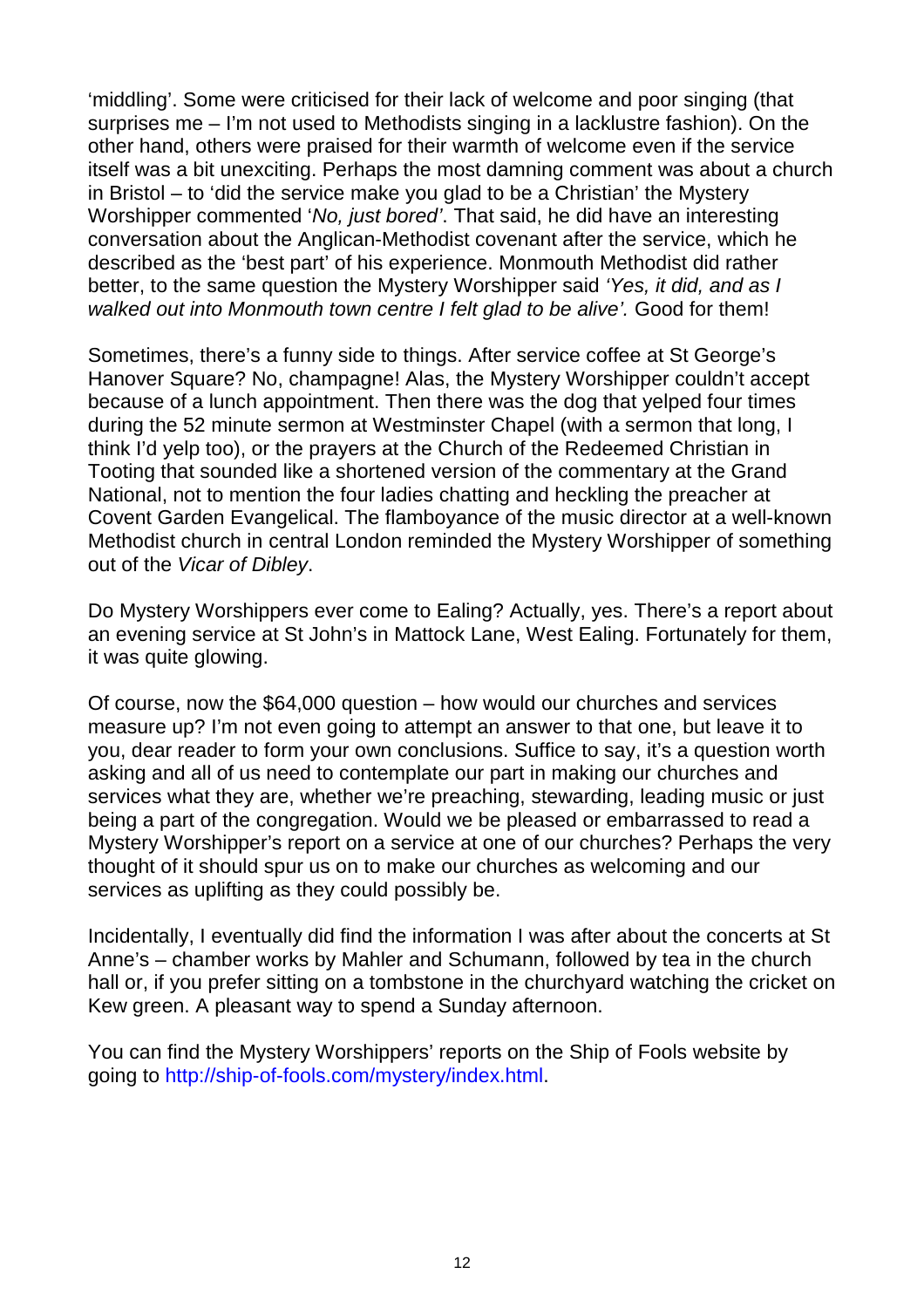## **News from the Street Ministry at West Ealing between the Library and Sainsburys**

#### Rachel Kamara

Once again I wish to give an update on the ministry. Thanks to all those who have been praying for this team. God has been doing great things during the past weeks and we give Him thanks that there have been additional team members which we regard as an answered prayer.

We still meet on Saturday mornings. As usual the morning starts with the experience of one of our team members, Hong Syms from Hanwell Methodist Church. She walks and travels around the area in the presence of the Lord. She sees all ages, able and disabled come from the library with books and some reading newspapers. Some come to Sainsburys carrying their shopping and some leave on bicycles. She prays for all and speaks with a few. The rest of the team meet at Burger King, have some refreshment and share experiences of the week through scripture or testimonies. After thirty minutes of devotion (we are currently looking at Acts), we leave for the street.

We have tried to keep the team work on a regular Saturday basis. We have made so many friends, including old regulars – an elderly lady called Maureen who used to sit outside when there were benches, but now waits inside Sainsburys has started to sit on the new benches with the fine weather. She always looks forward to seeing us. Arpie, another lady who has even spoken to some of those we minister to encouraging them to take heed of our message has unfortunately gone to the United States to care for a sister who is sick. Michael, who is always around when we get to the street has asked us to pray for his niece who is dsabled. God has answered our prayers and she is doing well getting back to her normal activities. Praise God!!

We are out there to make friends and share the Good News with as many as we can and at times they request our prayers. For some time we have prayed, walked through the farmers' market who are serving the community and also for the work of the Salvation Army. A few times we have had to move to Dean Gardens where we have had useful conversations with various people.

Often we get visitors from churches overseas who join us in the ministry such as our friends from Lake View Baptists Church, Auburn, New York State, who have returned home, but whose stay was such a blessing. At the moment we have a set of friends – Marc Randall from Canada, Grace Nissley and Ryan Schiavo from the USA. Their personal testimonies and Christian walk have blessed the various conversations.

Recently we had conversations with a lady named Doreen who has great faith and told us she takes one day at a time. Another lady, Pamela, an ex school teacher was so impressed that she said we were doing a good job as there are so many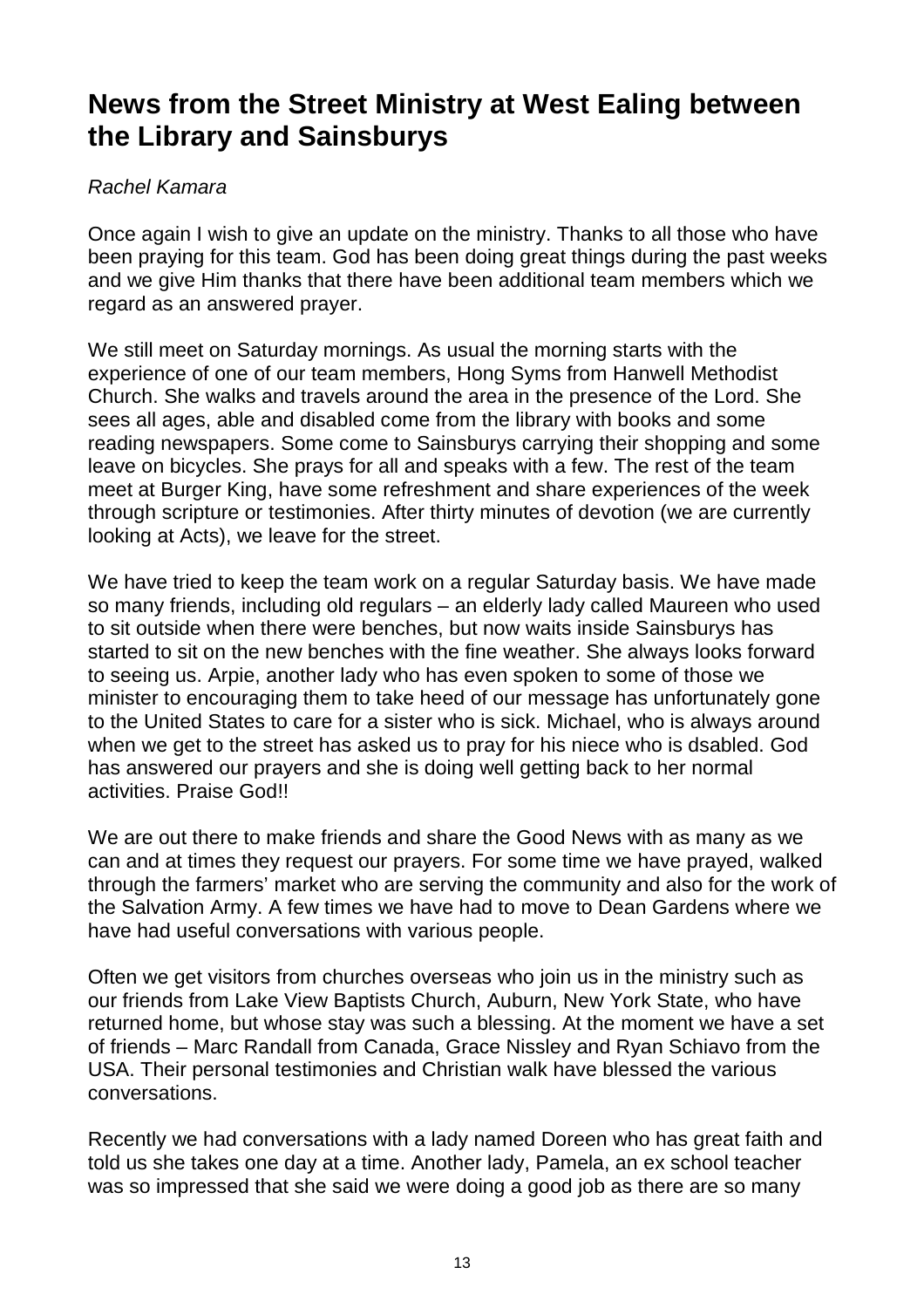people who are lonely and do not have anyone to talk to. She told us of her missionary trip to India for many years. During this time she had come home because she was involved in an accident in which she broke her leg. She has received treatment and has almost recovered. She hopes to go back to see the children she has helped. Her exact words were, "Even if they have to drag me there, I will return to see those children."

We keep a list of the people we have conversations with and pray for them during the week. We believe God has a mission as every Saturday is different the experience is hard to tell so 'Come and see' (John 1:46).

We usually give out tracts and copies of the Gospels. In this way we try to get outside of our church buildings to reach out to others who would not go to a church. We keep in touch with those whom we have met more than once and chat over what has been happening since we last met them. The traders – Bill who sells cards, Adrian who sells fresh baked bread and cakes, look forward to meeting us on Saturdays. We give God thanks for our overseas partners who come to help us. Anyone who is looking for an opportunity to live out their Christianity is welcome to join us.

## **The Reluctant Evangelist**

#### Donald Burling, Acton Hill

Lord, do I love the people, as I go out to preach? I know they need Your message, Your patient grace to each. We sing of Your salvation, and try to do it well; But how much does it pain me that they may go to hell?

> Lord, do I love the people as I deplore their sin? I am not here to judge them, but what a state they're in! They think it doesn't matter, Your laws are there to break; Yet they will have to answer for each wrong step they take.

> > I cannot love the people except as loved by You. I've such a little concept of love so strong and true. Grant me to feel Your radiance, the warmth of Your embrace, Then speak with full assurance to others of Your grace.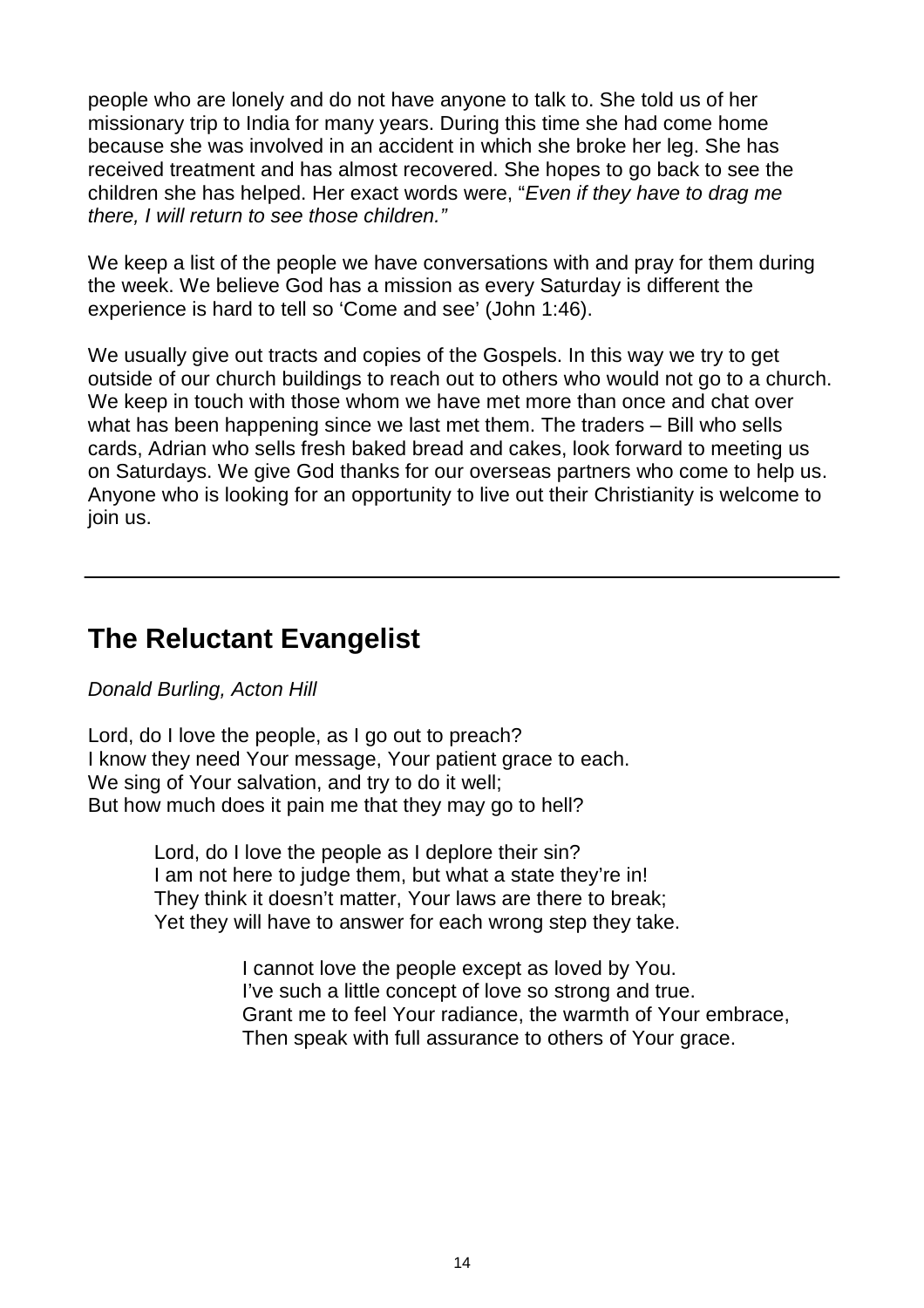## **Stephen Hawking and whether God created the Universe**

#### Gerald Barton, Editor

Very occasionally I come across a quote that for one reason or another takes my fancy. Here are a couple. The first came from a comment book found in my university hall of residence. It refers to a comment made by a tutor to a student who had clearly not applied himself sufficiently to his studies. The second is that (in)famous remark by Donald Rumsfeld.

The trouble with you, X, is that you don't know enough to know how much you don't know.

There are known knowns. These are things we know that we know. There are known unknowns. That is to say, there are things that we know we don't know. But there are also unknown unknowns. There are things we don't know we don't know.

Both of these are about what we know and what we don't know and, furthermore, about knowing that there are things we don't know. Donald Rumsfeld got pilloried for this remark. However, had people stopped to think about it for a moment, they would perhaps have found it a bit of a statement of the obvious, particularly the bit at the end – there are things we don't know that we don't know (a bit like the hapless student from my hall of residence). When we think we know 'all about' or consider that human knowledge has developed to a point where the mysteries of the universe have been laid bare, we should perhaps pause. Just over the horizon may be phenomena that go beyond our wildest imaginings.

A couple of years ago I read Stephen Hawking's 'Brief History of Time' and a further book on the nature of reality, 'A Beginner's Guide to Reality' by Jim Baggott. Whilst I understood at least some, but by no means all of what the authors were saying, it seemed to me that the further we delve into 'reality' the more mysterious it becomes. The sheer plethora of sub-atomic particles, black holes, dark energy, the notion of the multiverse, higher dimensions and so on gave me the impression that the more and the deeper we look, the more there is to see. Furthermore, I was recently surprised to read that the laws of nature, which are assumed to be the same everywhere and to have remained the same from the moment of the Big Bang onward, may not actually be entirely constant.

I recently read a little about a physical constant know as the 'fine-structure constant' (or alpha for short). If this constant were a mere 4% bigger or smaller than it is, stars would not be able to sustain the nuclear reactions that synthesise carbon and oxygen atoms. One consequence would be that carbon-based life (ie every living thing) could not exist. Recent research however, indicates the value of this constant may vary depending on where you are in space. Maybe things aren't quite so fixed as we thought.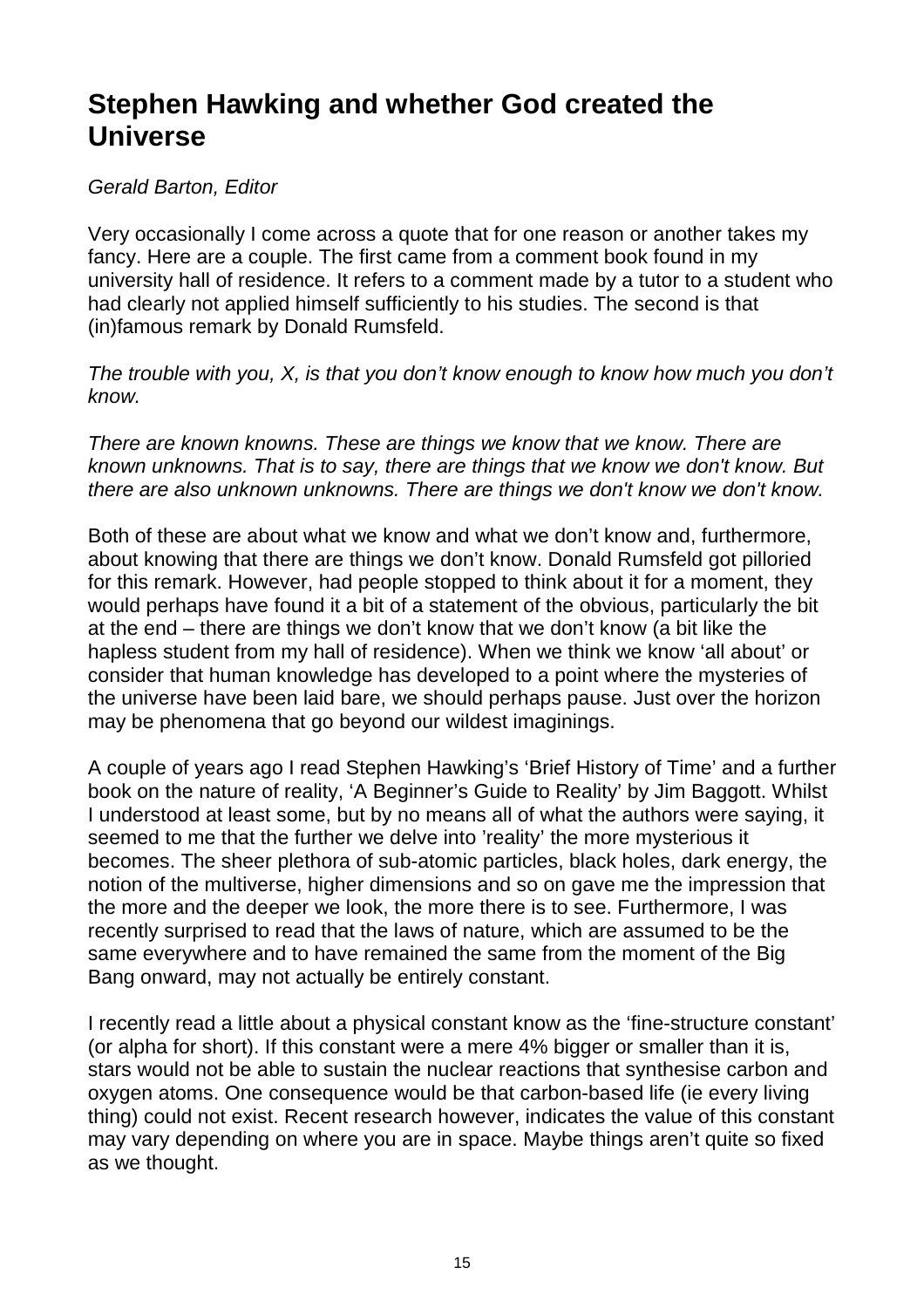Stephen Hawking has striven to produce a Grand Theory of the universe unifying the laws of gravity and the laws of quantum physics. When he wrote 'A Brief History of Time' he thought that within 10 years such a theory would be possible. It appears he believes this is within our grasp. However, I can't help but think that there could easily be something out there that we haven't imagined (an unknown unknown) waiting to demonstrate how little we really do understand and how much there is that we don't know and have yet to discover. Humility should, perhaps be our watchword.

Incidentally, you might like to note that Hawking isn't the first to assert that we are on the verge of knowing all. In 1894, Albert Michelson, the first American to receive the Nobel prize in science, said that all the main laws and facts of physics had already been discovered. In 1928, another Nobel prize-winner, Max Born, asserted that physics would be completed 'in about six months' time'. Ah well.....

More recently I came across the notion put forward by various scientists that 'our' universe is not the first, nor will be the last. According to these ideas, the universe is essentially cyclic and there has been (and will continue to be) a series of 'Big Bangs' each followed by an expanding then contracting universe. The inspiration for these ideas isn't as crazy as it sounds because they also seek to explain certain aspects of the Big Bang that current theory doesn't cope with. A major problem for these ideas, however is gathering evidence to support them as it is necessary to detect particles left over from the previous universe – not impossible, just very difficult. Of course, not every cosmologist agrees with these ideas and some have pointed out problems which they would not be good at explaining. To a nonspecialist trying to grasp some sort of 'big picture' of the universe and how it works, it's all very perplexing.

None of this is to belittle science and scientific explanation. In the past God was used to explain the workings of the physical universe, and some still try to use the concept of God in that way – if no explanation could be found, 'God' was used as a kind of catch-all to fill the gap. Scientific probing has gradually pushed out this socalled 'God of the gaps' and will continue to do so. 'God' is not, after all, a concept that can fit into any scientific theory, so it is hardly surprising the role of God, thought of in that way has diminished.

Where does that leave God – was it necessary to have a Creator to start the process that brought the universe(s) into existence or not? In many respects, scientific probing can't answer that. Even the notion of the cyclical universe just pushes the explanation for this universe back a stage to the previous one, and so on infinitely. In essence, either you believe there's 'God' behind it all or you don't. That said, the emerging picture we have of the universe does, I think have implications for our beliefs – at the very least, taking creation stories literally is untenable. If scientists need to exercise humility when asserting the validity of their theories, then so do the rest of us.

If scientific efforts to understand the nature of reality point in directions that seem ever more mysterious, how much more mysterious must the nature of God be?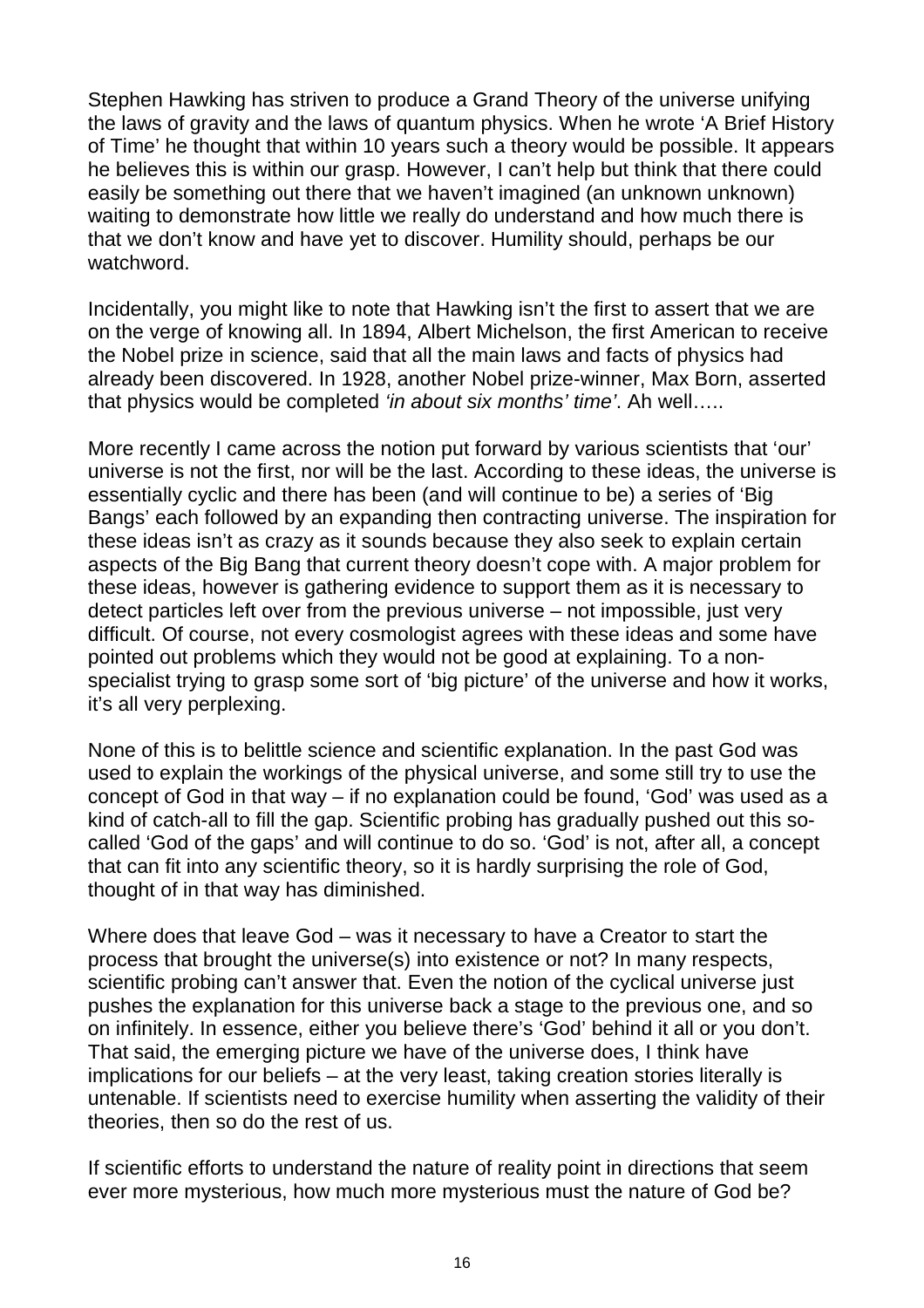Religious doctrines are often asserted with great certainty, but I often suspect they are but yearnings towards understanding a reality that it so vast and deep that we can at the very best just scratch at its surface – "seeing through a glass darkly", if you like. Perhaps there are times when we should pay heed to the early  $20<sup>th</sup>$ century philosopher Ludwig Wittgenstein when he said, 'Whereof we cannot speak, thereof we must be silent".

Let me finish with another quotation, this time from Anthony Trollope's lovely character from his tales from Barchester, Rev Septimus Harding. As he watches over the last moments of the elderly Dean of Barchester, Rev Harding muses to himself, "I know that we are not meant to understand........ but I also know that we are meant to try." However mysterious God, the universe and God's relationship with us may seem to be, we need to continue, with humility, striving to understand.

# **Olympics 2012 and Your Church**

The Olympics and the Paralympics are the biggest peace-time event in the world. Athletes from 205 different countries are expected to compete in 26 Olympic sports and 20 Paralympics sports in 34 different venues across Britain in 2012.

So, are you wondering whether your church can get involved with the Olympics? Come to a special meeting to hear more at:-

## **Greenford Methodist Church Thursday 22nd September at 8.00pm**

The main speaker will be Ish Lennox, the Methodist Church's co-ordinator for the Olympics. In the meantime, hHere is the link for local churches wanting to get involved -

#### www.methodist.org.uk/2012games

Click on the 'Pick and Mix' icon for a range of ideas which a local church can choose to take up.

The Methodist Church is a sponsor of 'More than Gold' which was set up as a onestop-shop to help churches make the most of the Olympic and Paralympic Games through programmes of outreach, hospitality and service. More Than Gold has united the Christian community for the world's major sporting events since the 1996 Atlanta Games. It has the support of all the main denominations and over 60 Christian organisations and agencies.

Anyone can sign up as a Gold Champion for their church or circuit. You can find out more at www.morethangold.org.uk.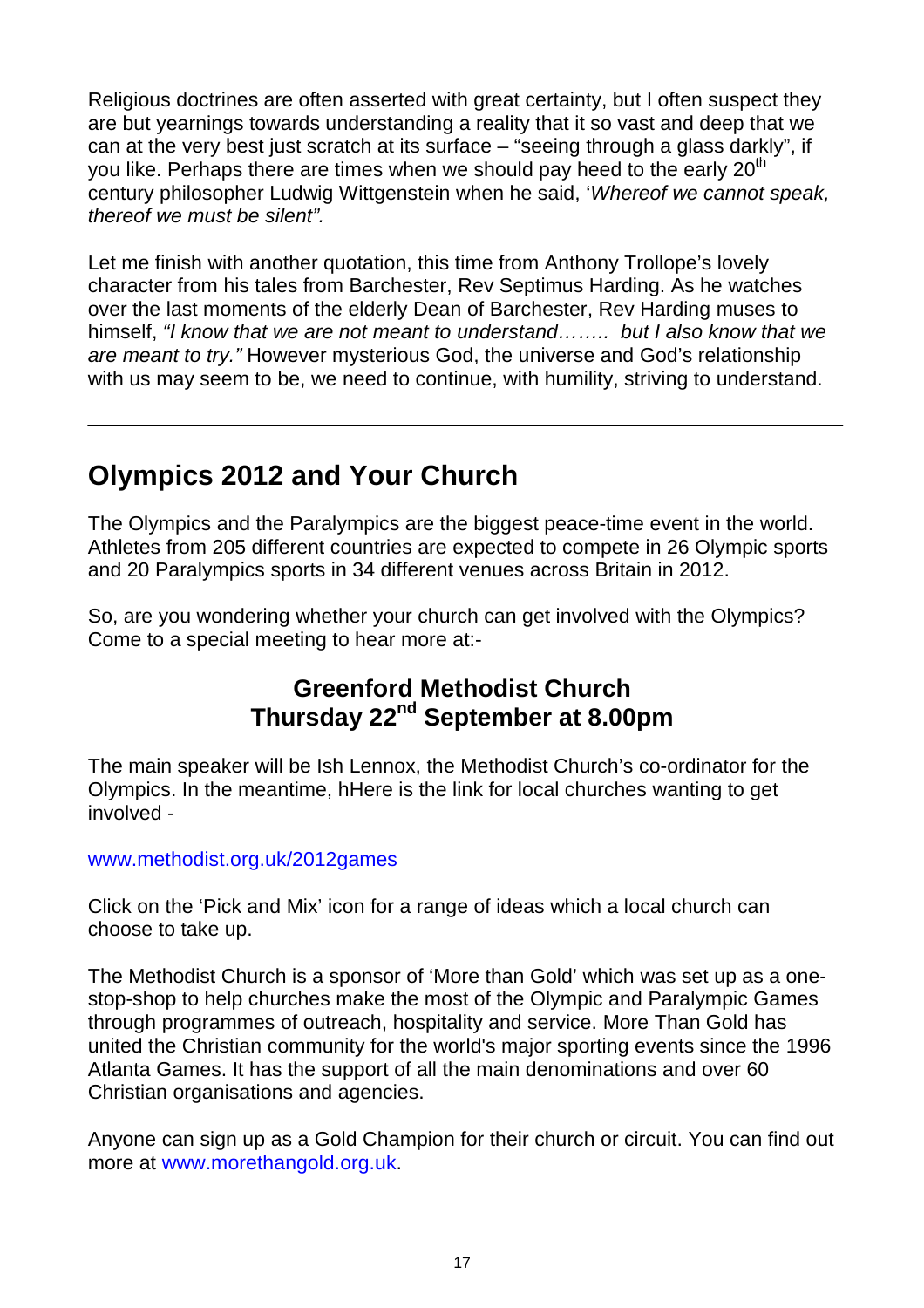# **Opening Minds in our Community**

## **Mental health and faith: Combating myths, facing stigma, living well**

From depression or anxiety to bipolar conditions and dementia, mental health issues can often be a taboo subject: this series of free mental health workshops by professionals from West London Mental Health NHS Trust aims to answer questions and break down stigma. The Revd Dr. Jennifer Smith and others will raise questions from Christian tradition about how faith can aid resilience, or hinder it.

### **Open to people of all faiths, and none: bring a friend.**

#### **All at Ealing Green Church, Ealing Green, Ealing, London W5 5QT**

#### **8.00pm - 9.30pm**

| Mon 17 October   | Dr Aideen O'Halloran, Clinical Lead Consultant<br>general mental health issues: what is mental health? |
|------------------|--------------------------------------------------------------------------------------------------------|
| Wed 2 November   | Liz Fellow-Smith, Consultant<br>depression and anxiety                                                 |
| Tues 15 November | <b>Sarah Ghani, Consultant Psychologist</b><br>dementia                                                |

Please note, there is no parking at the church, but ready access to public transport from Ealing Broadway and on-street neighbourhood parking.

This series is an initiative of **'Open Minds,'** a community outreach programme of the West London Mental Health Trust, in partnership with the Ealing Trinity Circuit of the Methodist Church. The professionals involved are generously donating their time. Become a member of the Mental Health Trust and make a difference to mental health care at www.wlmht.nhs.uk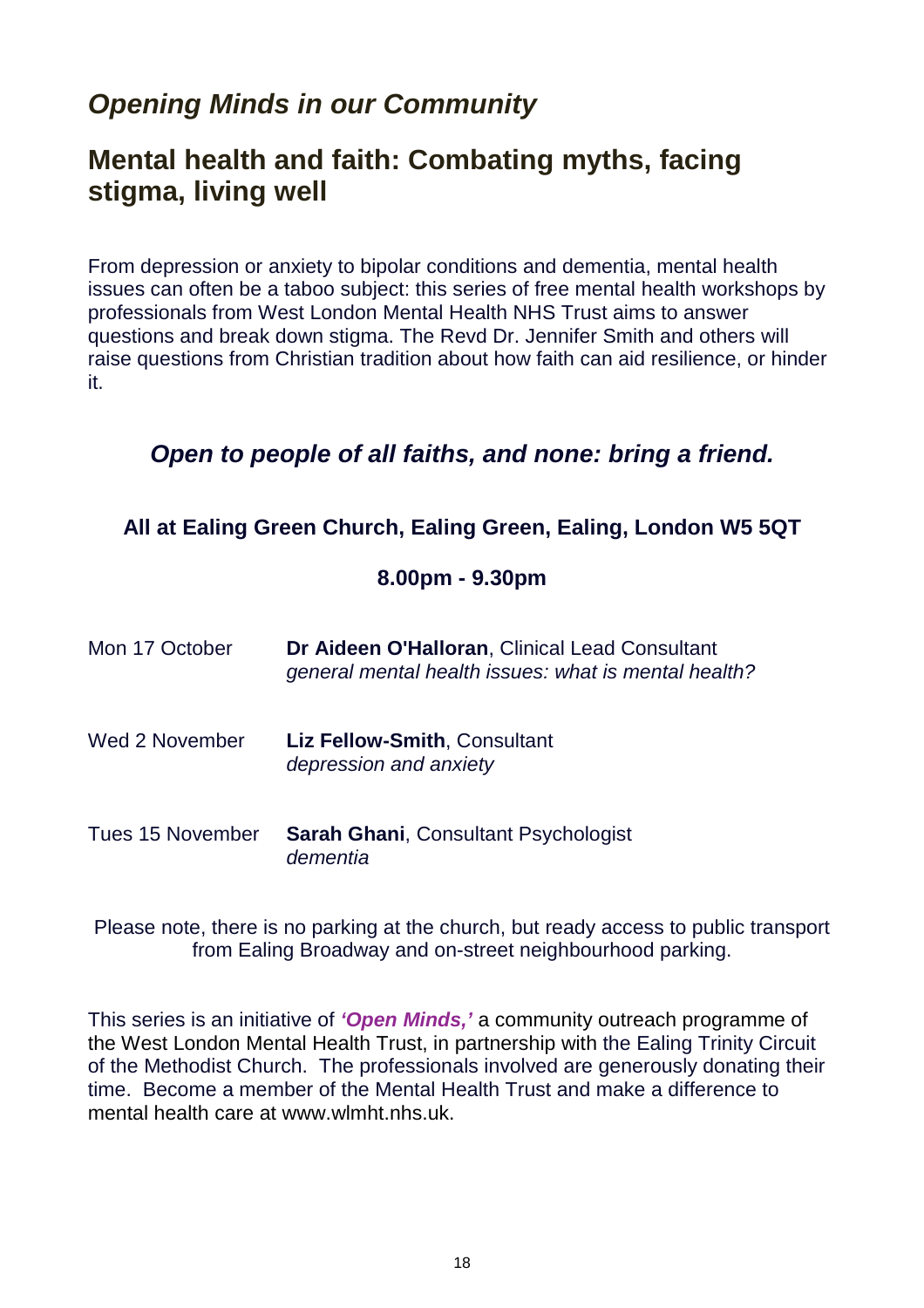# **Ealing Churches' Winter Night Shelter**

Ealing Winter Night Shelters (ECWNS) have a vacancy for a **Shelter Co-ordinator**.

#### **Shelter Co-ordinator**

ECNWS is an ecumenical project established in 2010, organised and supported by local Ealing churches to provide emergency shelter to local homeless people during the winter months. The Co-ordinator role is critical to the project's success, as it provides vital day to day partnership links between the participating churches and statutory and voluntary sector partners to ensure that referral and move on processes operate efficiently. In addition, the role involves overseeing the smooth day to day running of the Shelter, enabling an effective, integrated service to be provided for Shelter guests. Motivated by our Christian faith. we are committed to serving the needs of local homeless people and we seek to model the example of Jesus in all aspects of the Shelter's operation. demonstrating unconditional love to all.

#### **About the Job…**

The co-ordinator role is for between 15-25 hours a week at £11.00 per hour between the months of November 2011 and April 2012 inclusive (15 hours November, December, April; 25 hours Jan- March 2012). The working hours will vary but will include substantial evening working to liaise with the Shelter Venue coordinators.

The job involves the central co-ordination of all Shelter activities, ensuring that the Shelter runs smoothly on a daily basis. The post holder will be the central point of contact for referring agencies, venue co-ordinators, volunteers and Ealing Church leaders.

Reporting directly to the Shelter Trustees, you will need to be efficient, well organised, flexible and able to respond quickly to unexpected developments. You will enjoy working with committed volunteers over a range of Shelter venues and you will have a passion work with and help homeless people. Previous experience of working in this area would be advantageous but is not essential.

#### **More information**

More information, including the Job Description, Person Specification and application form can be obtained from Andrew Hillas at andrew@andrew.hillas.com. Interviews will be held on 28<sup>th</sup> September 2011 and it is hoped the successful applicant will start the role on 1<sup>st</sup> November 2011.

Closing date for applications: 19<sup>th</sup> September 2011.